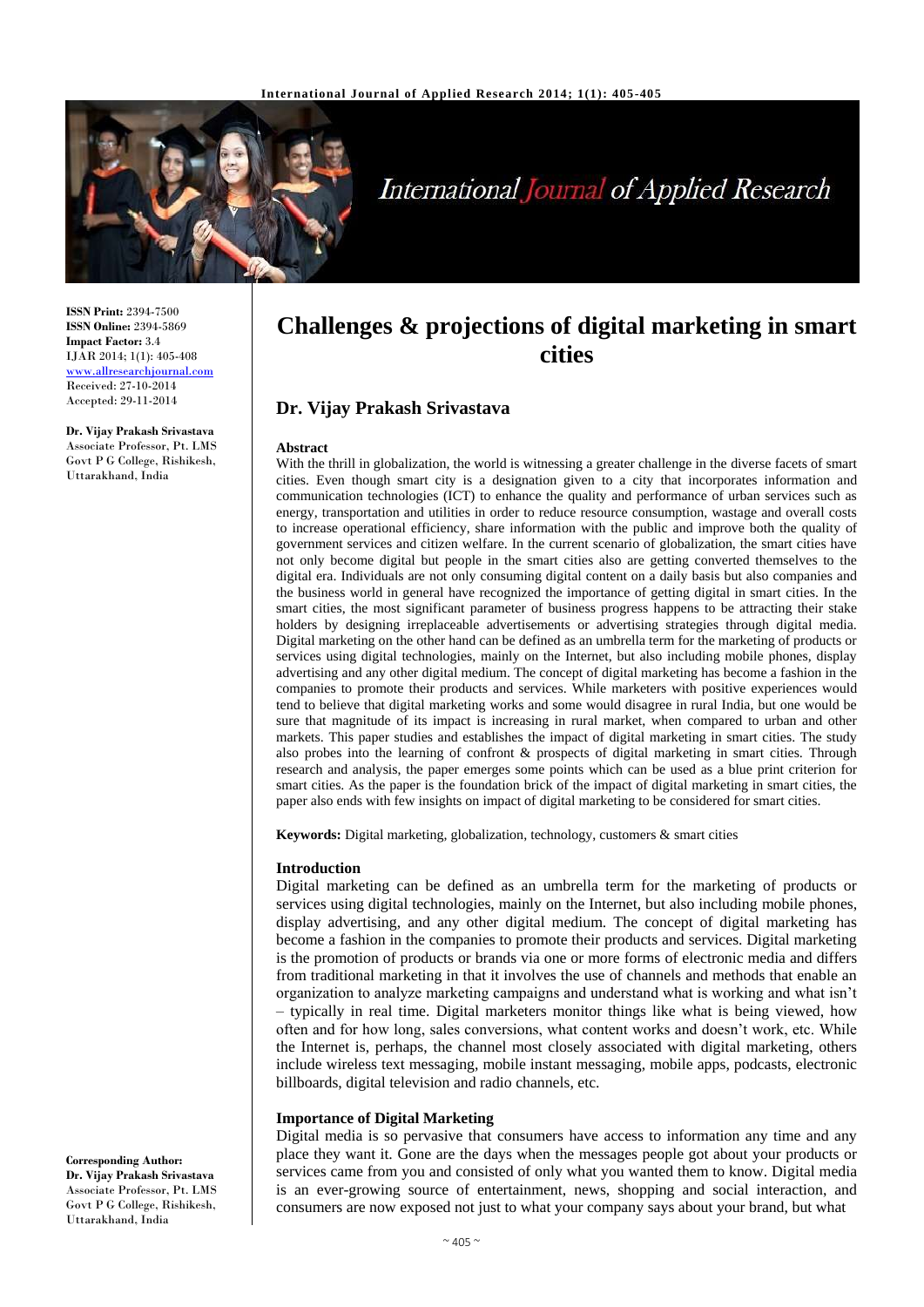the media, friends, relatives, peers, etc., are saying as well. And they are more likely to believe them than you. People want brands they can trust, companies that know them.

communications that are personalized and relevant, and offers tailored to their needs and preferences. Digital marketing and its associated channels are important – but not to the exclusion of all else. It's not enough to just know your customers; you must know them better than anybody else so you can communicate with them where, when and how they are most receptive to your message. To do that, we need a consolidated view of customer preferences and expectations across all channels – Web, social media, mobile, direct mail, point of sale, etc. Marketers can use this information to create and anticipate consistent, coordinated customer experiences that will move customers along in the buying cycle. The deeper your insight into customer behaviour and preferences, the more likely you are to engage them in lucrative interactions. Digital marketing is catapulting past analogue. People are consuming more digital content daily – using their smart phones, desktops computers, laptops, tablets, and more. The thing is, companies need to recognize that they need to alter their marketing strategies to adapt to this. Digital marketing is also more eco- friendly than more traditional forms of marketing. There is no need for any materials to be consumed which means that there is less harm done to the environment to get the name of your business out there. Your business is immediately responsible for sustainability. Today, your digital footprint is much more important than the physical footprint of your business.

# **The Importance of Digital Marketing in the current scenario**

Whether it is product or a service, we just can't under estimate the power of digital marketing. The current age where we live, it is fully dedicated to digital media and so when you are marketing or advertising then you must not forget that there has to be online marketing too.

#### **What makes a difference?**

Almost everyone would use the online and social media these days. Also, there have been many people who would just like surfing and checking what's on the web. Thus, you can see that almost everyone would come online once a day at least. In fact, some people stay online whole day. Keeping these facts in mind, you just can't leave digital marketing alone when it comes to marketing the product or service.

#### **Why Digital Marketing is Important for Business**

The world is quickly becoming digital. People are consuming digital content on a daily basis. Companies and the business world in general are starting to recognize the importance of getting digital and it is essential that marketing departments adapt quickly to the new circumstances and actively hire professionals in the field of digital marketing. Digital marketing is extremely important, not only because of its rapid growth but also because it is essentially the future of marketing. Soon all other traditional marketing forms will disappear as digital marketing will replace them altogether. While some generations will no doubt lament the loss of paper newspapers, books and oldfashioned communication methods, new generations who have grown up with internet and mobile phones are already embracing the brave new world of digital consumption.

Digital marketing methods are faster, more practical and versatile than the old traditional ones. Technology has put business in the digital age.

Some of the most common forms of digital marketing are:

- Website (SEO content)
- $B$ logs
- **Internet banner ads**
- Online video content
- Pay-per-click advertising
- **Email marketing**
- Social media marketing (Facebook, LinkedIn, Twitter, etc.)
- Mobile marketing (SMS, MMS, etc.)

#### **Key reasons of using digital marketing**:

- More affordable than traditional marketing. An e-mail or a social media campaign can transmit the same message to customers for less money than a TV-Ad or a newspaper one. Moreover, social media campaigns can reach a wider audience in any part of the world.
- Easier to track results. With a wide range of analytics and data we are able to analyze our own marketing campaigns and find out how the campaign performed and how it can be improved. Of course, you can get this data for traditional marketing campaigns but a digital campaign will allow you to measure the success in real time, giving you the advantage of planning more effectively and making changes almost instantly.
- The number of consumers. Traditional marketing has lost a huge number of consumers. Most people read their newspapers on their iPad or some type of tablet. You need to develop your marketing and embrace the digital age.

#### **Advantages & Disadvantages of Digital Marketing Advantages**

- Advertisement on the internet is cheaper than (Low cost) the print advertisement. It is a two-way communication between sales person and the potential customer which takes people to the company website. It has a much wider reach.
- It helps in spreading the business worldwide, with no geographical barriers, making it accessible from one country to another via Internet.
- It is a 24X7 (365 days) open store where people are welcome to shop anytime from anywhere. This further directs the potential customer towards the company website.
- Internet makes the product reach much easier; while researching or getting accurate information on a product. It also adds value by adding a point of reference and a touch of individualized customer service.
- It also helps in creating credibility and gain trust and confidence of the customers. Many people use internet for the pre-purchase research so that they can find themselves a particular product which meets up to their requirements.
- It also helps in updating the subscribers through a fast mode of e-mails. Visitors get up-to-date information on each visit.
- In case of information sensitive business such as a law firm, newspaper or online magazine, or a newsletter,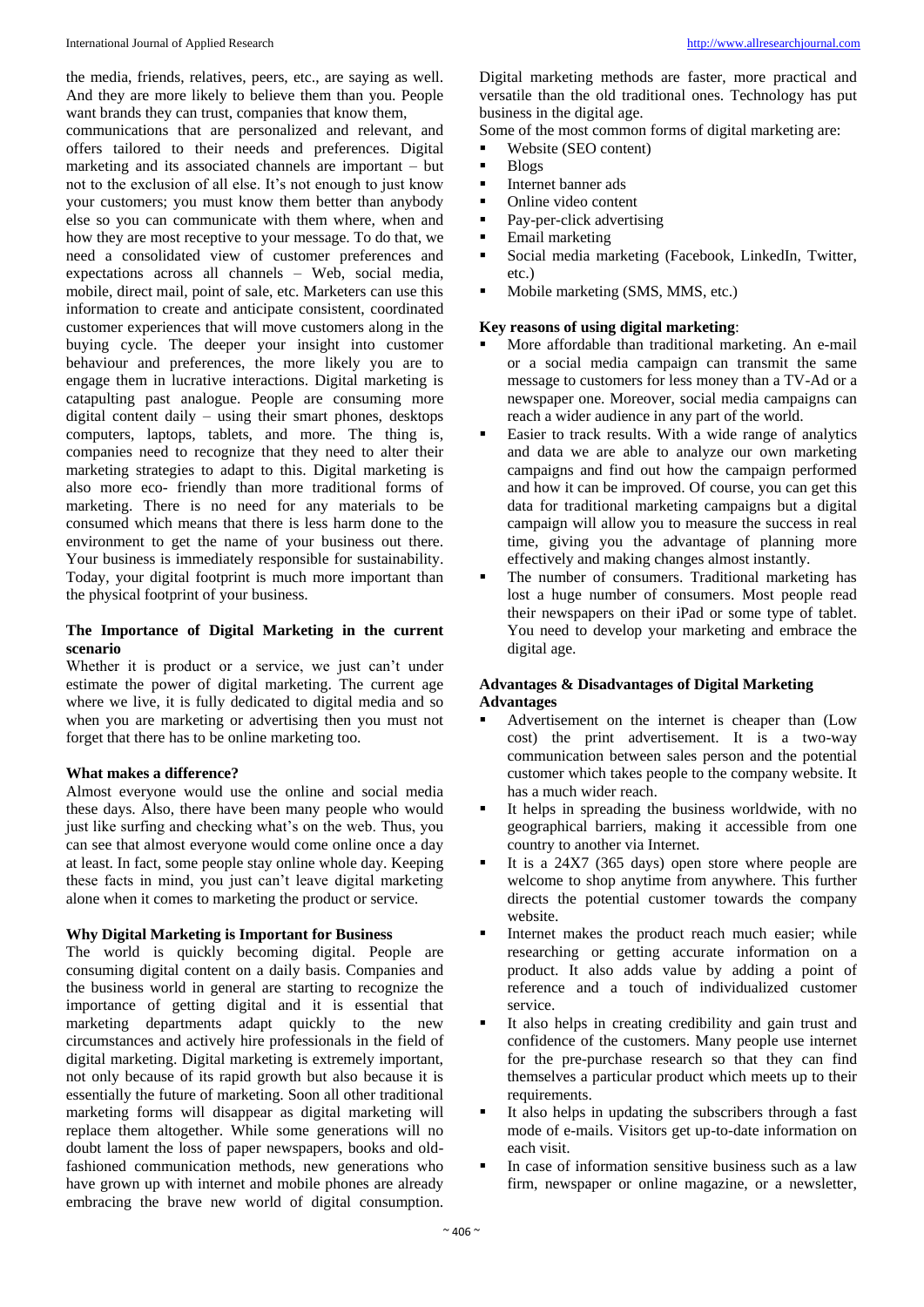you can deliver the products directly to the customers online.

Increased ability to measure and collect data.

# **Disadvantages of Online Marketing**

- Easier to have out dated information on internet, update timing is a critical issue here.
- Many web visitors expect something for free. Do you have something to offer free?
- There is a lot of competition in the market and by the time visitor reaches the product they have already gone through many links and got the required product. Unless they find what, they are looking for quickly.
- There are many pros and cons of internet marketing. It's important to consider each when creating internet marketing strategy.

#### **Smart City**

A smart city is an urban area that uses different types of electronic data collection sensors to supply information which is used to manage assets and resources efficiently. This includes data collected from citizens, devices, and assets that is processed and analyzed to monitor and manage traffic and transportation systems, power plants, water supply networks, waste management, law enforcement, information systems, schools, libraries, hospitals, and other community services. The smart city concept integrates information and communication technology (ICT), and various physical devices connected to the network (the Internet of things or IoT) to optimize the efficiency of city operations and services and connect to citizens. Smart city technology allows city officials to interact directly with both community and city infrastructure and to monitor what is happening in the city and how the city is evolving. ICT is used to enhance quality, performance and interactivity of urban services, to reduce costs and resource consumption and to increase contact between citizens and government. Smart city applications are developed to manage urban flows and allow for real-time responses. A smart city may therefore be more prepared to respond to challenges than one with a simple "transactional" relationship with its citizens.

# **Confronts & Prospects of Digital Marketing in Smart Cities:**

# **Confronts of digital marketing in Smart Cities:**

- 1. **Standard of living:** Although the cities have attained the status of "Smart", the number of people below the poverty line is more in such cities. Thus, such people of the smart cities are still yet to purchase smart phones or computers with internet access. Accordingly digital marketing is also weak and marketing strategies have to be different from those used with e-technology.
- 2. **Literacy levels:** E-advertising media has less utility compared to the other media of advertisements because of the literacy level in smart cities is not the same; thus, leading to a problem of communication.
- 3. **Communication Problems:** Facilities such as internet, telephone, fax and telegram are extremely good in smart cities. Quick communication is the need of the hour for smooth conduct of business, but it continues to be a far cry in smart cities due to lack of literacy rate in internet related systems. The literacy rate related to digital marketing is rather low and consumer's

behaviour in these areas is traditional, which may be a problem for effective communication.

- 4. **Traditional Life:** Nevertheless, smart cities are developed or developing, Life is still governed by customs and traditions and people do not easily adapt new practices. For example, even rich and educated class of people do not use digital media for shopping.
- 5. **Buying Decisions:** Consumers are cautious in buying and decisions are slow and delayed. They like to give a trial and only after being personally satisfied, do they buy the product, and sometimes they wait for other people to use the new product which are launched by the company, if the product has good feedback from those people who has used it then only most of the people like to go and buy that product and get satisfied.
- 6. **Social and cultural challenges:** The cybercafé model has not worked in many smart cities due to sociocultural issues.
- 7. **Cultural Factors:** Culture is a system of shared values, beliefs and perceptions that influence the behaviour of consumers. There are different groups based on religion, caste, occupation, income, age, education and politics and each group exerts influence on the behaviour of people in villages through which people are not savvy with technology.
- 8. **Many languages and diversity in culture**: Factors like cultural congruence (similarity), different behaviour and language of the respective areas make it difficult to handle the customers. Traits among the sales force are required to match the various requirements of these specific areas. This factor is strongly not assisting digital marketing in smart cities.
- 9. **Distribution and logistics:** Infrastructure continues to be the biggest challenge in smart cities. Moreover, the lack of space and inefficient distribution network prevents penetration of products/services into smart cities. Although, the distribution chain is very well organized but requires a large number of mediators, which in turn increases the cost and creates administrative problems. Due to lack of proper infrastructure, manufacturers are reluctant (unwilling) to open outlets in these smart cities, but they are mainly dependent on dealers, who are easily available in smart cities. This is a challenge to the marketers.
- 10. **Seasonal Demand:** The demand or buying capacity is not stable in digital marketing as compared to the common market. Demand for goods in common markets mainly depends upon circumstances like rainfall and agriculture. Therefore, constant efforts have to be made for digital marketing strategies, so that consumer should buy or sell only through online marketing.
- 11. **Transportation:** Transportation is one of the biggest challenges in smart cities. As far as transportation is concerned, about 50% of smart cities are connected by national highways and railways. But, during monsoon the smart cities which are located in hilly terrains get isolated as the roads of such cities become bumpy and patchy, and the roads become unserviceable. However, the rest of the smart cities have a proper road linkage which makes physical distribution a smooth task. The smart cities located in hilly terrains that make it difficult to connect them through roads. Most marketers use tractors or bullock carts in hilly areas to distribute their